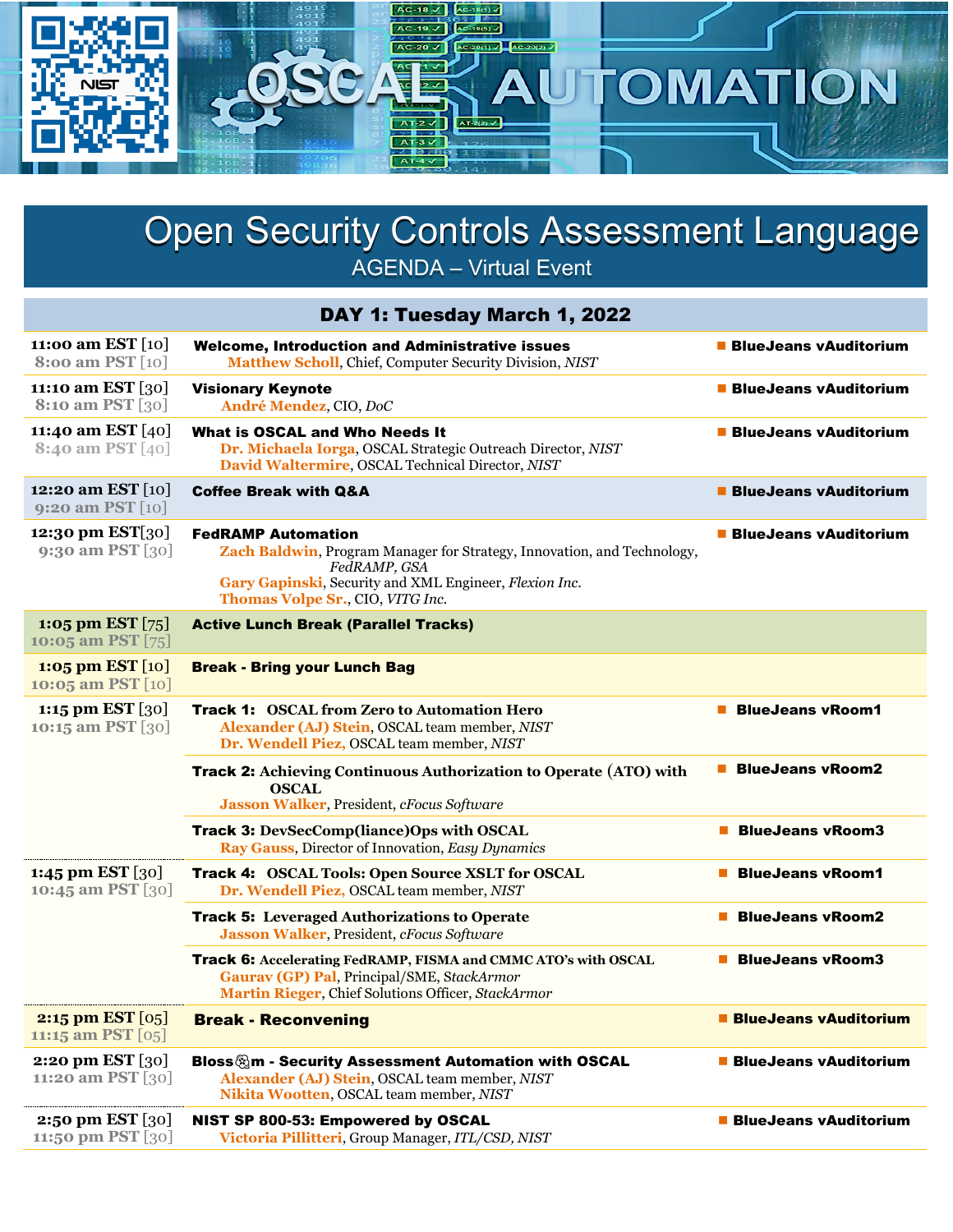## $AC-18$   $\times$   $AC-18$ <br> $AC-19$   $\times$   $AC-19$ P,  $-20$   $\sqrt{ }$  $AC-20(1)$  $\overline{A}$ **SCALA** OMATION  $\blacktriangle$ **NIST**

| DAY 1: Tuesday March 1, 2022 - cont.      |                                                                                                                                                               |                                |  |  |
|-------------------------------------------|---------------------------------------------------------------------------------------------------------------------------------------------------------------|--------------------------------|--|--|
| 3:20 pm EST $[10]$<br>12:20 pm PST [10]   | <b>Coffee Break</b>                                                                                                                                           | <b>BlueJeans vAuditorium</b>   |  |  |
| 3:30 pm EST $[30]$<br>12:30 pm PST [30]   | Automate the Transition to NIST SP 800-53 Rev. 5 with OSCAL<br><b>Jasson Walker, President, <i>cFocus Software</i></b>                                        | ■ BlueJeans vAuditorium        |  |  |
| 4:00 pm EST $[30]$<br>1:00 pm PST $[30]$  | No Silver Bullets - CMS's Multi-pronged Approach to Eliminate<br><b>ATO Burden</b><br><b>Robert Wood, CISO, Center of Medicare and Medicaid Services, HHS</b> | <b>BlueJeans vAuditorium</b>   |  |  |
| 4:30 pm EST $[10]$<br>1:30 pm PST $[10]$  | Day 1 Closing Remarks and Adjourn                                                                                                                             | <b>E</b> BlueJeans vAuditorium |  |  |
| 4:40 pm EST $[0.5]$<br>1:40 pm PST $[05]$ | <b>Transition to Virtual Happy Hour (optional)</b>                                                                                                            | <b>BlueJeans vAuditorium</b>   |  |  |
| 4:45 pm EST [30]<br>1:45 pm PST $[30]$    | <b>Virtual Happy Hour (optional):</b> Birds of a feather<br><b>Open Floor Discussions</b>                                                                     | <b>BlueJeans vRoom1</b>        |  |  |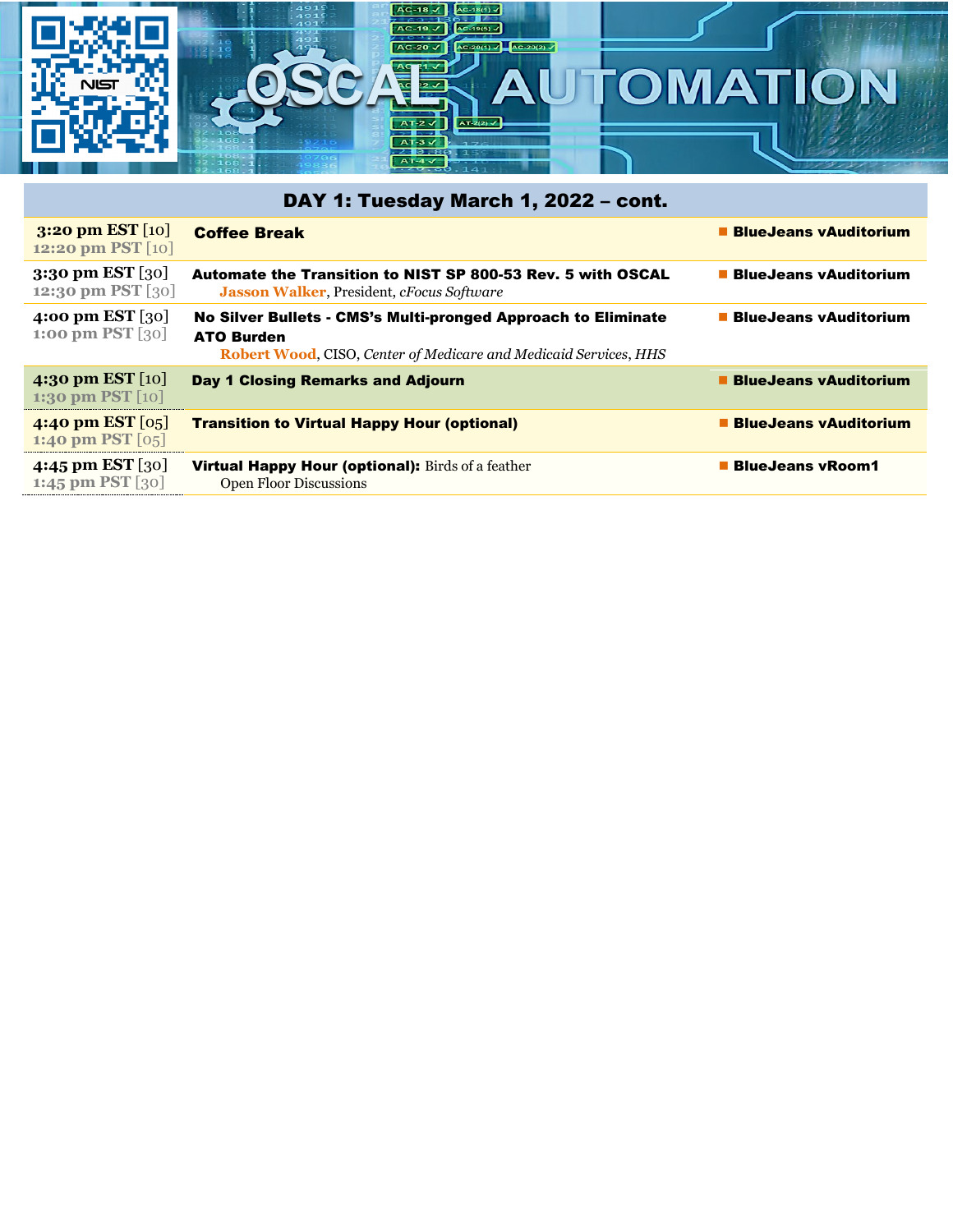## $O(1)$   $\sqrt{2}$  Ac OMATION  $\boldsymbol{\Delta}$  $\frac{\Delta T^2}{\Delta T^2}$  $AT-2(2)$

|                                            | DAY 2: Wednesday March 2, 2022                                                                                                                                                                                                                              |                              |
|--------------------------------------------|-------------------------------------------------------------------------------------------------------------------------------------------------------------------------------------------------------------------------------------------------------------|------------------------------|
| 11:00 am EST $[05]$<br>8:00 am PST $[0,5]$ | <b>Opening Remarks</b><br>Dr. Michaela Iorga, OSCAL Strategic Outreach Director, NIST                                                                                                                                                                       | <b>BlueJeans vAuditorium</b> |
| 11:05 am EST $[30]$<br>8:05 am PST [30]    | <b>Exchange Protocol for Third Party Tool Integrations via OSCAL</b><br>(IBM)<br>Anca Sailer, SME, STSM, IBM Research<br>Vikas Agarwal, Ph.D., Senior Researcher, SME, IBM Research<br>Lou DeGenaro, Senior Engineer, IBM Research                          | <b>BlueJeans vAuditorium</b> |
| 11:35 am EST $[30]$<br>8:35 am PST [30]    | Initial Experiences with OSCAL and Continuous Monitoring in the EU <b>BlueJeans vAuditorium</b><br><b>Cybersecurity Certification Scheme for Cloud Services</b><br>Dr. Jesus Luna Garcia, Bosch, Germany                                                    |                              |
| 12:05 am EST $[10]$<br>9:05 am PST $[10]$  | <b>Coffee Break with Q&amp;A</b>                                                                                                                                                                                                                            |                              |
| 12:15 pm EST $[30]$<br>9:15 am PST [30]    | <b>AWS and Implementation of OSCAL</b><br><b>Matthew Donkin, SME, AWS</b><br>Douglas Boldt, Solutions Architect, AWS                                                                                                                                        | <b>BlueJeans vAuditorium</b> |
| 12:45 pm EST [30]<br>$9:45$ am PST [30]    | Adopting OSCAL to Deliver the Latest NIST SP 800-53 Control<br><b>Catalog to the CSAM Community</b><br>Ramon Burks, CSS Assistant Director, DoJ/CSAM<br>Adam Oline, Technical Lead, CyberBalance, LLC, DoJ/CSAM                                             | <b>BlueJeans vAuditorium</b> |
| 1:15 pm EST $[75]$<br>10:15 am PST [75]    | <b>Active Lunch Break (Parallel Tracks)</b>                                                                                                                                                                                                                 |                              |
| 1:15 pm EST $[10]$<br>10:15 am PST [10]    | <b>Break - Bring your Lunch Bag</b>                                                                                                                                                                                                                         |                              |
| 1:25 pm EST $[30]$<br>10:25 am PST [30]    | <b>Track 1: OSCAL Deep Diff Tool</b><br>Nikita Wootten, OSCAL team member, NIST                                                                                                                                                                             | <b>BlueJeans vRoom1</b>      |
|                                            | <b>Track 2: Ignyte Assurance Platform OSCAL Component Aggregation</b><br><b>Techniques</b><br>Max Aulakh, Managing Director, Ignyte Assurance Platform                                                                                                      | <b>BlueJeans vRoom2</b>      |
|                                            | <b>Track 3: "TURBOTAX-STYLE" Authoring of OSCAL Files</b><br>Valinder Mangat, CIO, DRT Strategies                                                                                                                                                           | <b>BlueJeans vRoom3</b>      |
| 1:55 pm EST $[30]$<br>10:55 am PST $ 30 $  | Track 4: Entertainment - NIST documentaries                                                                                                                                                                                                                 | <b>BlueJeans vRoom1</b>      |
|                                            | <b>Track 5: Continuous ATO Demonstration using OSCAL with Automated</b><br><b>Assessments and Risk Modeling</b><br>J. Travis Howerton, Co-Founder and CTO, RegScale                                                                                         | <b>BlueJeans vRoom2</b>      |
|                                            | Track 6: Getting a Head Start on Automating Your FedRAMP ATO Using<br><b>OSCAL</b> in Xacta360<br>Jet Ryan, XACTA Solutions Architect, Telos                                                                                                                | <b>BlueJeans vRoom3</b>      |
| 2:25 pm EST $[0.5]$<br>11:25 am PST $[05]$ | <b>Break - Reconvening</b>                                                                                                                                                                                                                                  |                              |
| 2:30 pm EST [30]<br>11:30 am PST [30]      | <b>Kubernetes Policy Result Standardization via OSCAL (IBM)</b><br>Anca Sailer, SME, STSM, IBM Research<br>Jaya Ramanathan, Ph.D., Chief Security and Governance Architect, Red Hat<br>Jim Bugwadia, CEO, Nirmata<br>Robert Ficcaglia, CTO, SunStone Secure | <b>BlueJeans Auditorium</b>  |

 $AC-18(1)$ 

 $AC-18$  $\overline{AC}$  $-19\sqrt{ }$ 

 $20\sqrt{ }$ 

 $\overline{\phantom{0}}$ 

 $\overline{\mathcal{L}}$ \$

◚

**TRILE** 

 $\blacktriangle$